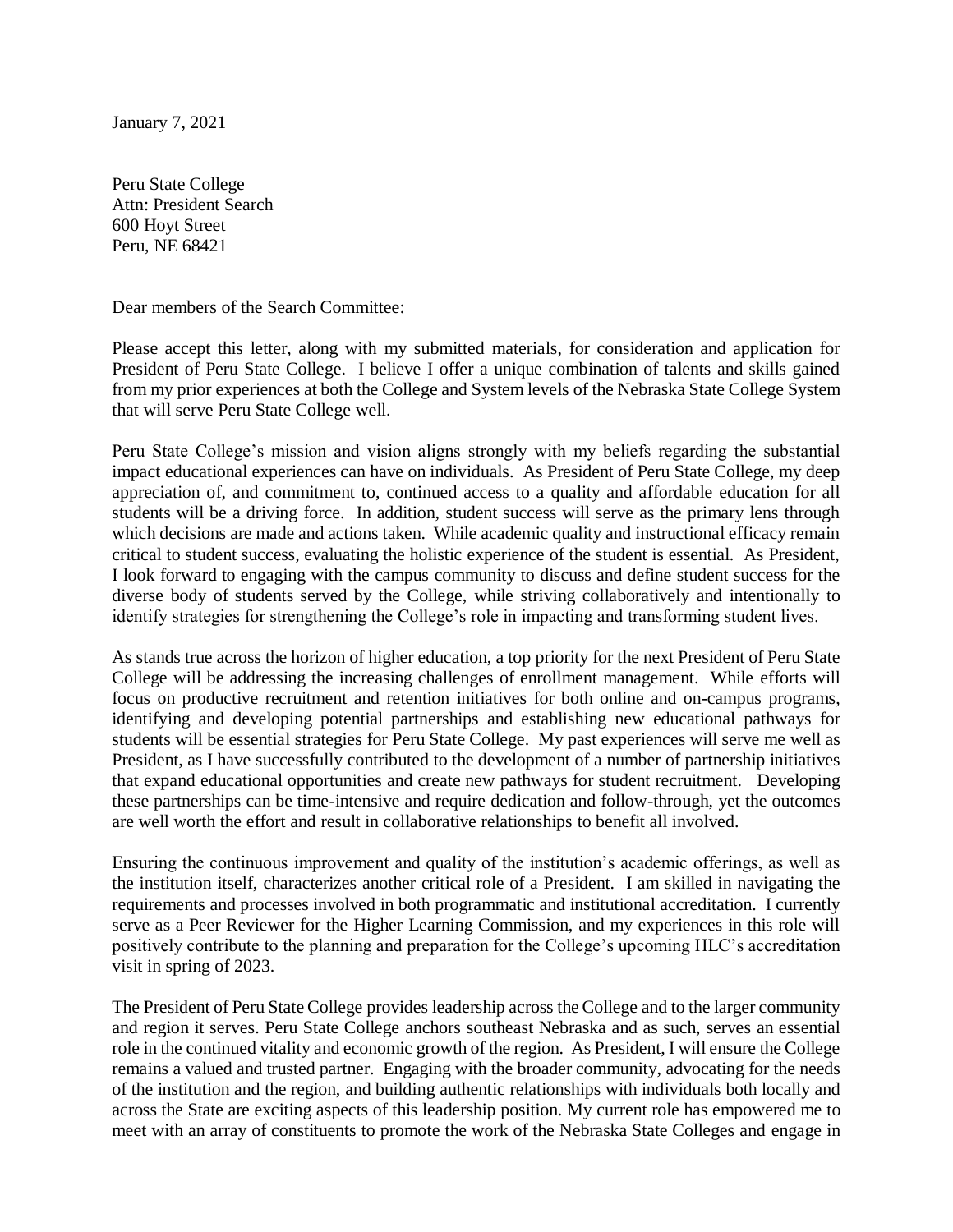dialogue on important issues. As President of Peru State College, I will continue to establish and maintain positive and productive relationships with State political leaders. Beyond the legislative arena, I will draw from and expand my network of local and statewide partners to create mutually beneficial relationships with community and business leaders, philanthropic organizations, and other external stakeholders.

Success will also require the next President to work collaboratively with the Peru State Foundation and Alumni Association Board to meet established goals, which will ultimately strengthen and expand initiatives and avenues for student success. I look forward to interacting with various constituents to promote the exciting opportunities Peru State has to offer and explore new ideas and advancements. While I have limited experience with fund solicitation, my capacity to tell the Peru State College story will cultivate excitement among alumni, community groups, and individuals. Overall, addressing Nebraska's workforce needs and preparing students for success in the 21st century will require extensive collaboration on multiple levels and innovative approaches to doing, thinking, and being. I am committed to this work.

Throughout my career, I have found collaboration and inquiry establish the foundation of effective leadership. The most successful initiatives of which I have been a part have resulted from engaged and empowered individuals who collectively explored ideas, analyzed data and information, and considered options to best meet the established goals and intended outcomes. As President of Peru State College, I will cultivate a collaborative and inclusive environment for both College personnel and students, as I welcome and value diverse ideas and perspectives. While achieving consensus and respecting others are important to the operation of any team, making informed decisions is essential to the success of a campus leader.

The prospect of serving as President of Peru State College and engaging with faculty, staff, and students excites me. Effective leaders strive to make a difference in the lives of those around them on a daily basis, and I welcome the challenge to do so. As my vitae reflects, I bring a number of assets to this leadership position, and my past experiences and participation in related System-level activities have allowed me to develop competencies in the critical areas of finance, facilities, and compliance. Nonetheless, I recognize the importance of teamwork and will capitalize on the contributions and expertise of faculty and staff to strengthen and expand my knowledge and skills specific to Peru State College.

In closing, I acknowledge the multi-dimensional actions and decisions of educational leadership and believe that my experiences at both College and System levels will serve me well in providing innovative and collaborative leadership for the College as the next President of Peru State College. Given the evolving nature of higher education, Peru State College deserves a dynamic and authentic leader. As President, I will give you my best each day.

I am eager to provide thoughtful leadership and vision for Peru State College and look forward to speaking with you at greater length and in more detail regarding my qualifications for serving as President of Peru State College. Thank you for your consideration.

Sincerely,

 $\mathbf{H}$  $\left( \right)$ 

Jodi Kupper, Ph.D.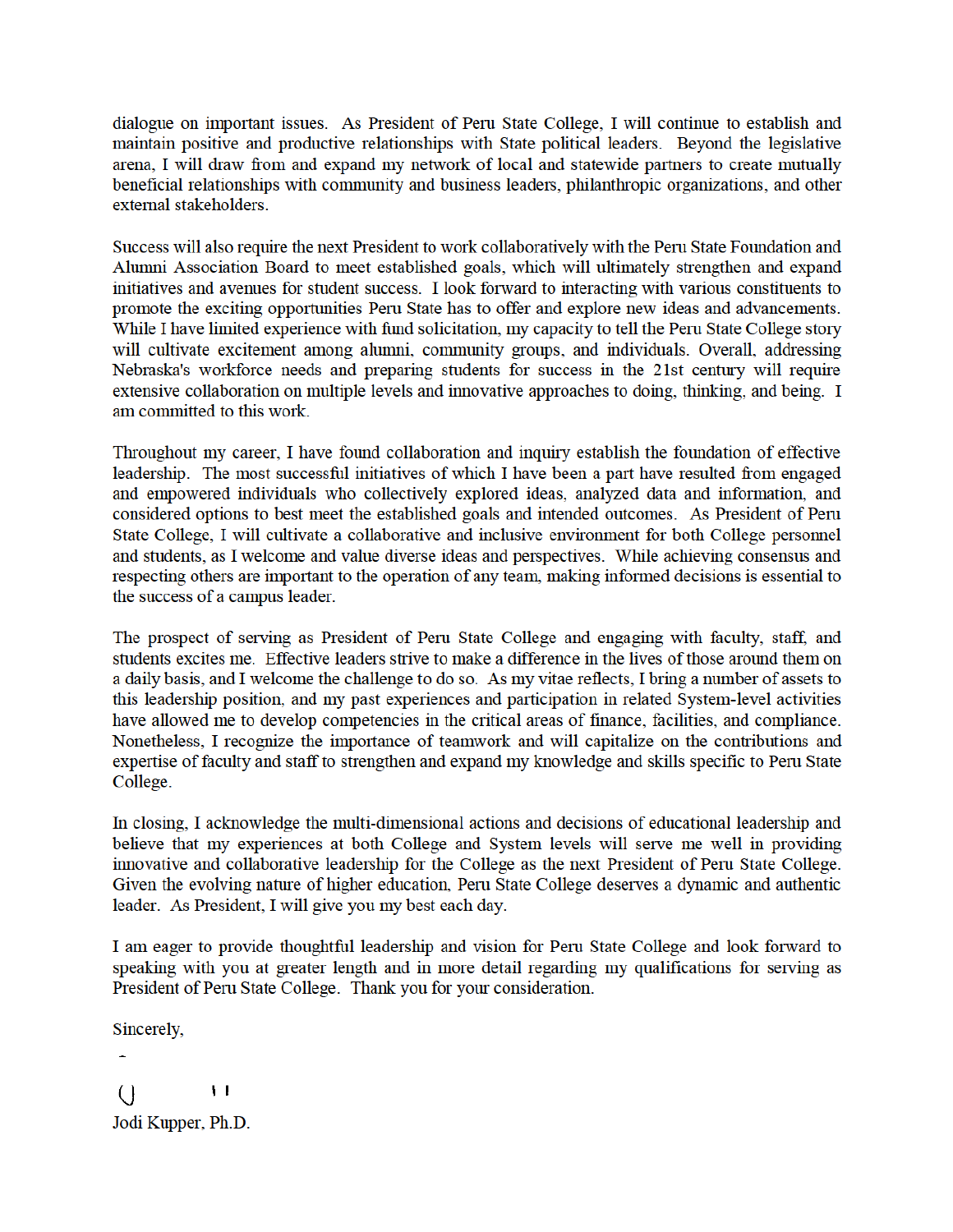# **Jodi L. Kupper, Ph.D.**

#### **EDUCATION:**

**Doctor of Philosophy in Administration, Curriculum and Instruction,** 1998 The University of Nebraska - Lincoln College of Education and Human Sciences, Department of Teaching, Learning and Teacher Education

#### **Master of Science in Secondary Education,** 1995 The University of Nebraska – Omaha College of Education, Health, and Human Sciences, Department of Teacher Education

#### **Bachelor of Arts in Education (Secondary English/Business),** 1989

Wayne State College, Wayne NE

#### **Vice Chancellor for Academic Planning and Partnerships Nebraska State College System (NSCS), Lincoln Nebraska, 2014-present**

Engaged leader skilled at building meaningful relationships with others across the System to develop and coordinate ongoing initiatives, policies, objectives, and processes to maximize academic offerings and opportunities and support student success.

- Initiates and supports efforts to develop and strengthen academic partnerships to generate new educational pathways for students.
- Collaborates with individuals across the State to develop and expand transfer opportunities and update course articulations and agreements that support ease of transfer.
- Contributes to short- and long-range planning for the NSCS, including strategic planning, biennium budget priorities, enrollment management, and facility master planning.
- Oversees and facilitates new academic programming development and existing academic program review.
- Facilitates review of NSCS policies based upon the needs of the Colleges and the evolving landscape of higher education.
- Coordinates initiatives and processes at the System level to enhance and strengthen the work of the Colleges.
- Creates opportunities to discuss topics of shared interest and impact with individuals across the System, to promote tactical decision-making that integrates perspectives from areas such as student affairs, information technology, administration and finance, and human resources.
- Develops and organizes System-wide events to promote team-building and professional relationships across academic leadership.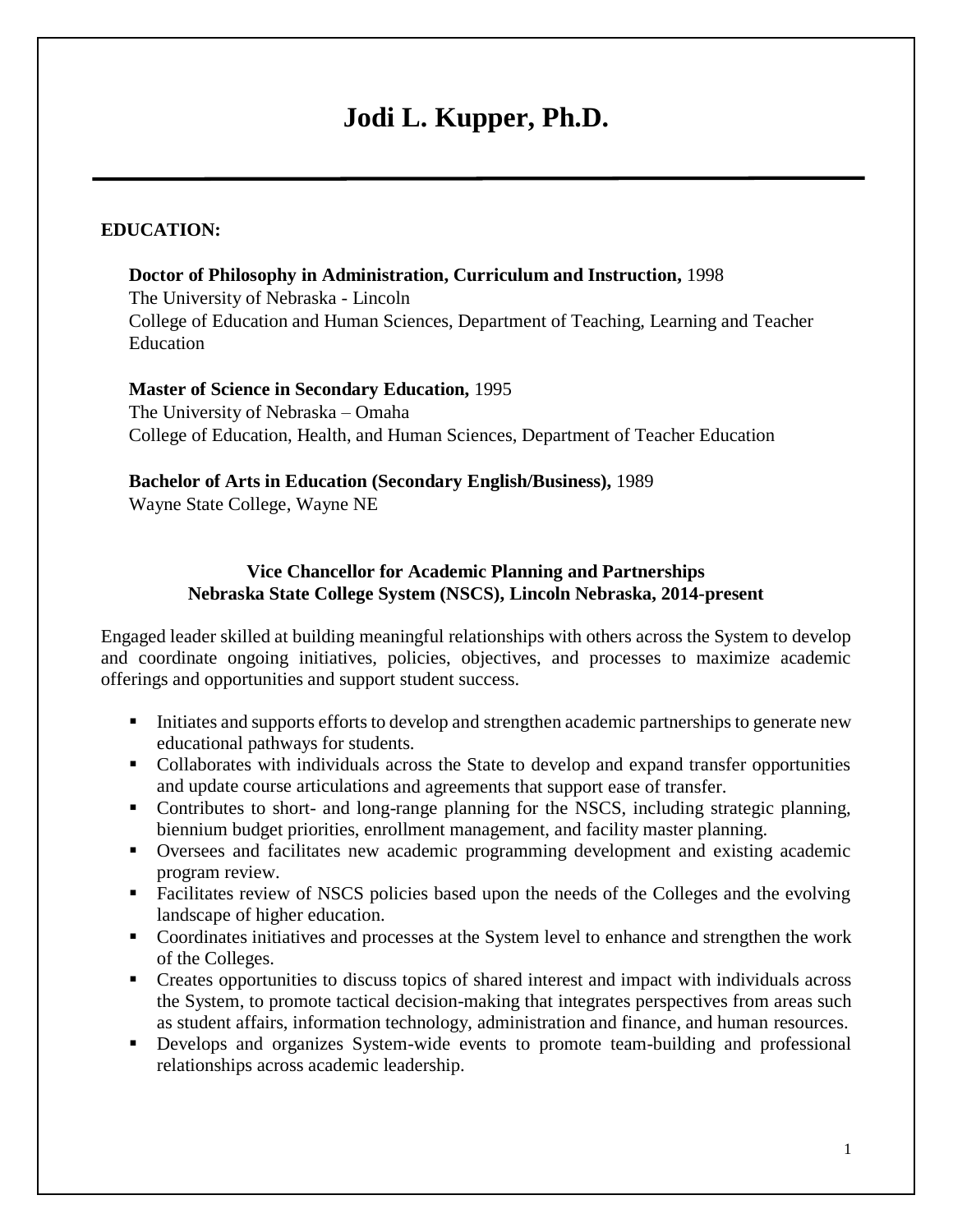Collaborative leader focused on the continued growth and improvement of the Nebraska State Colleges through analysis of current trends and activities, facilitation of communication and decisionmaking across the System, and exploration of opportunities with external partners.

- Facilitates and coordinates academic planning processes, including new academic offerings and academic program review.
- Collaborates with individuals across the Colleges to develop initiatives and programs that expand academic offerings and enhance academic quality.
- Develops and sustains partnerships that enhance and strengthen academic offerings.
- **Engages with members of external organizations and associations to explore opportunities of** shared interest and advance initiatives.
- Collects, analyzes, and reports data to inform System- and College-level decision-making as part of the established NSCS Strategic Planning process.
- Participates in professional organizations, committees and councils to engage with educational leaders on issues impacting higher education.

Inclusive leader committed to fostering a culture that values diverse individuals, recognizes contributions, and serves others for the greater good. Recognizes leadership evolves and changes through experience, feedback and reflection.

- **Prioritizes effective communication in order to listen and learn.**
- Establishes an inclusive environment that welcomes diverse ideas and perspectives.
- Supports, mentors and develops others to achieve their personal and professional goals.
- Utilizes respectful praise, criticism and dialogue to build trusting relationships.
- Seeks out expertise of others to gain knowledge and understanding and inform decisionmaking.
- Reflects on practice in order to improve leadership.

## **OTHER PROFESSIONAL EXPERIENCE:**

## **Dean, School of Education,** 2005-2014

Peru State College, Peru, Nebraska

- Administered the School of Education, which included 15 full time faculty and 4 staff members.
- Oversaw programs and budgets related to 18 undergraduate teacher education programs and two non-teaching degree programs in Health, Physical Education, and Recreation.
- Provided oversight for two off-campus locations which supported program offerings in the greater Omaha area.
- Successfully led the School of Education through the National Council for Accreditation of Teacher Education (NCATE) re-accreditation process as NCATE Unit Head.
- Developed and implemented comprehensive outcome-based assessment system for all teacher education programs utilizing LiveText (now Watermark); served as both LiveText Coordinator and Assessment Coordinator.
- Taught graduate courses for the Master of Science in Education, Curriculum & Instruction program.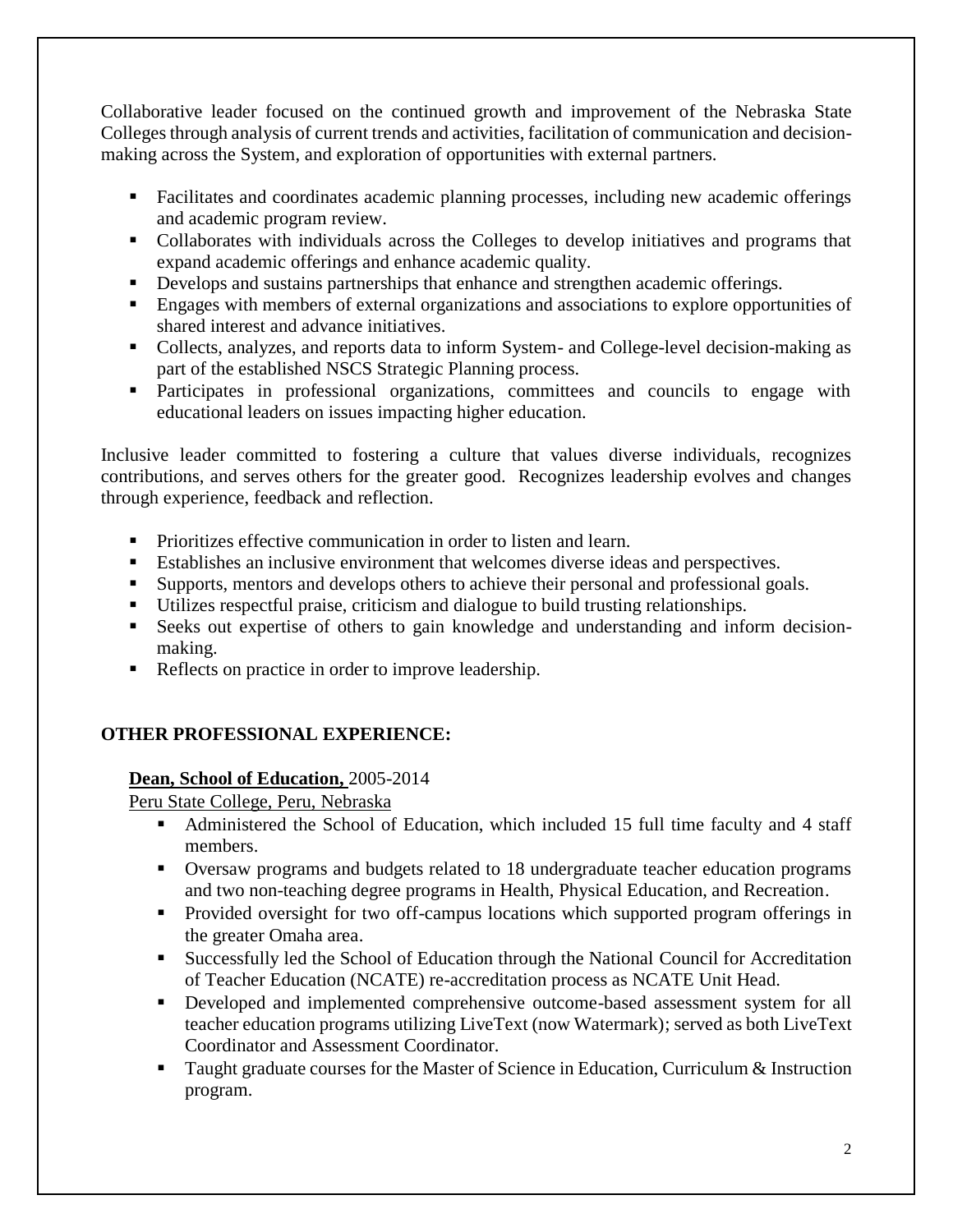## **Director, School of Education**, 2003-2005

### **Associate Professor of Education**, 2003-2005

Millikin University, Decatur, Illinois

- Administered 11 undergraduate teacher education programs.
- Served as Chair of Committee on Teacher Education Programs.
- Served as Certification Officer; Illinois State Board of Education Accreditation Officer, and Title II Coordinator.
- Taught undergraduate teacher education courses focused on assessment, middle level education, and educator development.

## **Assistant Professor of Education**, 1998-2003

Millikin University, Decatur, Illinois

- **Taught undergraduate teacher education courses focused on middle level and secondary** instructional methods, assessment, instructional analysis and design, educator development, and general studies capstone seminar.
- Supervised teacher education candidates.

## **Graduate Teaching Assistant**, 1995-1998

University of Nebraska, Lincoln, Nebraska

- Served as Practicum/Student Teaching Supervisor, which included supervision, observation and evaluation of teacher education candidates; and assessing candidate development.
- Taught seminar course for student teachers.

#### **High School Teacher**, 1990-1995

Farragut High School, Farragut, Iowa

**Taught English Literature, Composition, and Creative Writing, Grades 9-12.** 

#### **High School Teacher**, 1989-1990

Columbus High School, Columbus, Nebraska

**Taught English Literature and Composition, Grades 9-10.** 

## **SELECTED PROFESSIONAL SERVICE:**

#### *Higher Learning Commission*

 Currently serve as Peer Corp member and participate in institutional accreditation site visits, 2017 to present.

*Council for Accreditation of Education Preparation* 

- Currently serve as Site Visitor and participate in programmatic accreditation site visits, 2016 to present.
- Served as Assessment Reviewer, 2016-2019.

*Midwest Higher Education Compact* 

- Comprehensive Learner Record Advisory Group member, 2020 to present.
- Nebraska Open Educational Resources State Action Team member, 2019 to present.
- Concurrent Enrollment Advisory Group member, 2019 to present.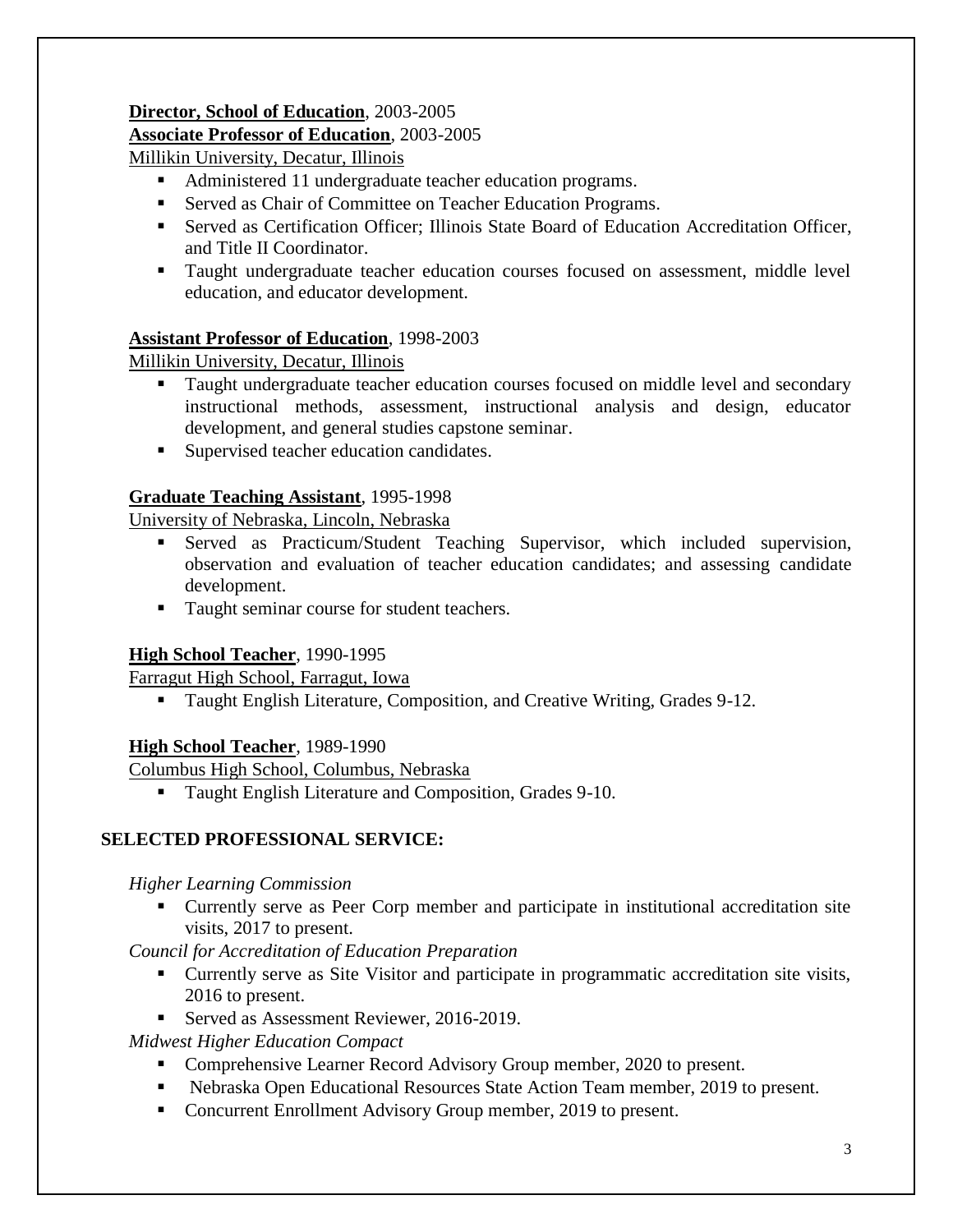*Nebraska Statewide Workforce and Education Reporting System* 

Currently serve as Management Committee member, 2018 to present.

*Nebraska Coordinating Commission for Post-Secondary Education* 

 Currently serve as NSCS Liaison and represent NSCS at Commission meetings, 2014 to present.

*Midwest Interstate Transfer Coalition* 

■ Currently serve as member, 2018 to present.

*National Council for the Accreditation of Teacher Education* 

Served as Board of Examiner, 2011-2016.

*Blueprint Nebraska* 

■ Served as Education Sub-committee member, 2019.

*Nebraska Department of Education* 

- Currently serve as CAEP/NCATE State Reviewer and Rule 20/24 Folio Reviewer, 2011 to present.
- Served as Nebraska Teaching Standards Drafting/Editing Committee member, 2011- 2013.
- Served as Educator Effectiveness Stakeholder Committee member, 2010-2011.
- Served as Nebraska Professional Practices Commission member, 2007-2013; Chair of Commission, 2009-2010.
- Served as Nebraska Council of Teacher Education member, 2005-2014.

*Nebraska Association of Colleges of Teacher Education* 

- Served as Member representing Peru State College, 2005-2014.
- Served as President, 2011-2013.

*Nebraska State LiveText Users Group* 

Served as Chair, 2006-2014.

*Educational Service Unit #4 Advisory Committee* 

Served as Member,  $2005-2014$ .

## **SELECTED PUBLICATIONS:**

- Kupper, J. (2014). Successfully marketing yourself through the use of an electronic portfolio. *2014 AAEE Job Search Handbook for Educators*. American Association for Employment in Education. (47), 24-25.
- Kupper, J. (2007). A comprehensive design process template for a program assessment system. *Critical Issues in Teacher Education*. (14), 32-37.
- Benton-Kupper, J.; Brooks, R.; & Slayton, D. (2005). Curricular aims: Assessment of a university capstone experience. *Journal of General Education*. (53), 3-4, 275-287.
- Lenski, S. & Black, W., Ed. *Transforming teacher education through partnerships*. (2004). [Co-Editor for Section Five: Partnerships that Enhance Field and Clinical Experiences]. Lewiston, NY: Mellen Press.
- Benton-Kupper, J. and Hoffman, D. (2003). Assessing both teacher education candidates and program competencies through standards-based teaching portfolios. *Critical Issues in Teacher Education*, (10), 31-38.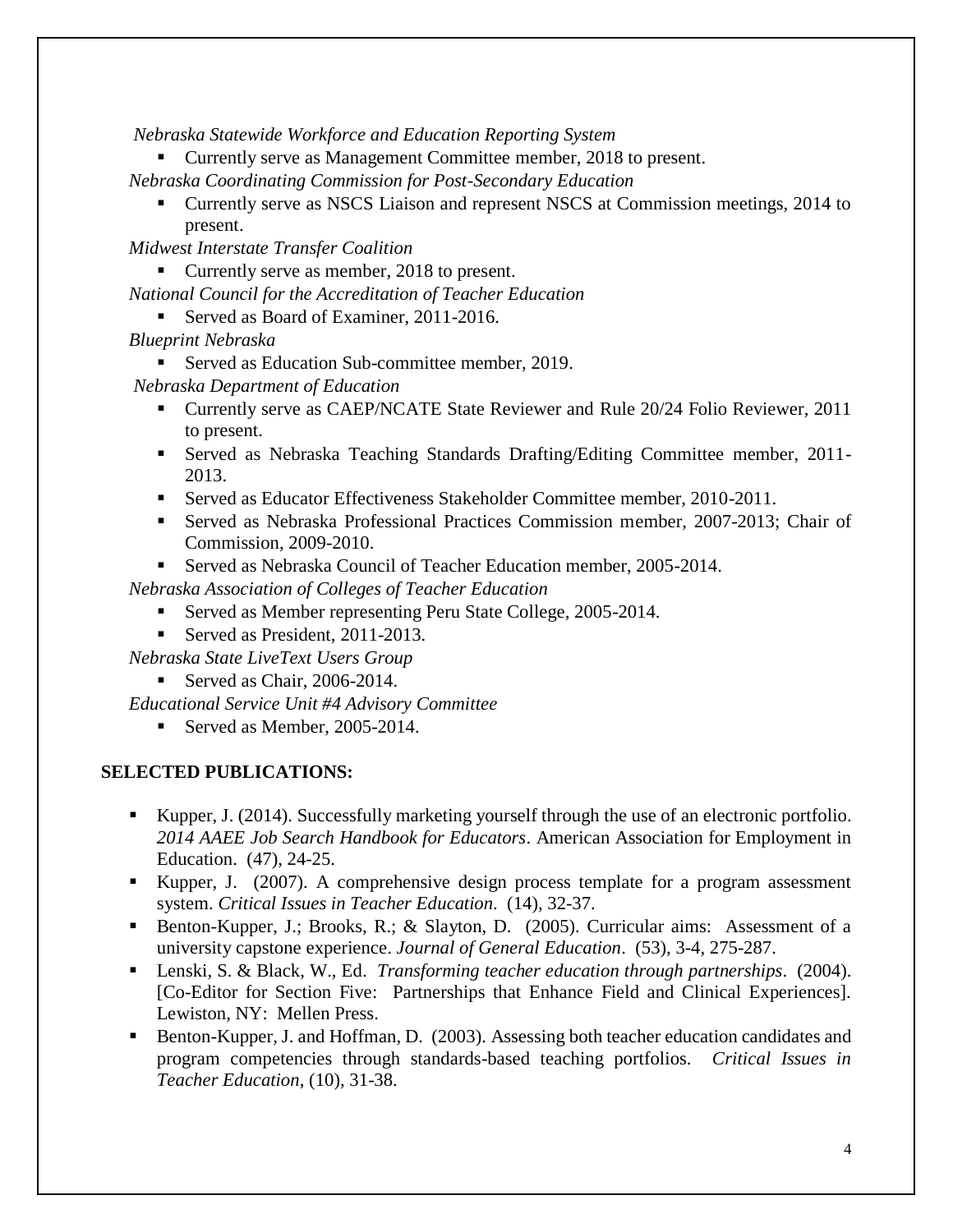- Benton-Kupper, J. (2002). Preparing for teaming and heterogeneous instruction. *The Journal of New England League of Middle Schools*. (14), 2, 12-13.
- Benton-Kupper, J. (2002). The effectiveness of microteaching in teacher education methods courses. *Eastern Education Journal*. (31), 1, 24-27.
- Benton-Kupper, J. (2001). The microteaching experience: Student perspectives. *Education*. (121), 4, 830-835.
- Benton-Kupper, J. (2001). Pre-service teacher education students' perceptions of microteaching. *Critical Issues in Teacher Education*, (8), 14-19.
- Benton-Kupper, J. (1999). Teaching English in the block: Perceptions from within. *The High School Journal*. (83), 1, 26-34.
- Benton-Kupper, J. (1999). Can less be more? The quantity versus quality issue of curriculum in a block schedule. *Journal of Research and Development in Education*. (32), 3, 168-177.
- Grandgenett, D.; Grandgenett, N.; Topp, N.; and Benton, J. (1995). Critical communication skills for computer presentations. *Educational Technology Review*. (4), 19-22, 37.

#### **SELECTED PRESENTATIONS/WORKSHOPS:**

- Kupper, J. (February 4, 2017). The Creation of *Transfer Nebraska*. 2017 American Association of State Colleges & Universities Academic Affairs Winter Meeting. San Diego, CA.
- **Benton-Kupper, J. (March 2, 2014). Thought leadership panel: best practices to respond to** educator prep requirements. 2014 American Association of Colleges of Teacher Education Annual Conference. Indianapolis, IN.
- Benton-Kupper, J. (July 22, 2013). Strengthening data collection through the implementation of FEM. 2013 Annual LiveText Collaboration Conference. Chicago, IL.
- Benton-Kupper, J. (July 20, 2010). Successfully developing an electronic exhibit center within LiveText. 2010 Annual LiveText Collaboration Conference. Chicago, IL.
- Benton-Kupper, J. (July 24, 2008). Developing the LiveText exhibit center around the institutional report. 2008 Annual LiveText Collaboration Conference. Chicago, IL.
- Benton-Kupper, J**.** (February 25, 2007). Designing a program assessment system A step by step process. 2007 American Association of Colleges of Teacher Education Annual Conference. New York, NY.
- Kupper, J. (March 20-22, 2005). Strategies for engaging students in the learning process. Punta Cana Group – Professional Development Workshop. Punta Cana, Dominican Republic.
- Benton-Kupper, J. & Helfer, J. (February 16, 2005). The disposition dilemma embedding dispositions into candidate performance. 2005 Association of Teacher Educators Annual Meeting. Chicago, IL.
- Gaylen, N.; Kupper, J.; Hoffman, D.; and Boehmer, R. (February 15, 2005). A journey toward excellence: Constructing electronic portfolios through a developmental system of candidate assessments and reflection. 2005 Association of Teacher Educators Annual Meeting. Chicago, IL.
- Brooks, R.; Benton-Kupper, J.; & Slayton, D. (November 17, 2003). Curricular aims: Assessment of a university capstone experience. 2003 International Conference on Civic Education Research Conference. New Orleans, LA.